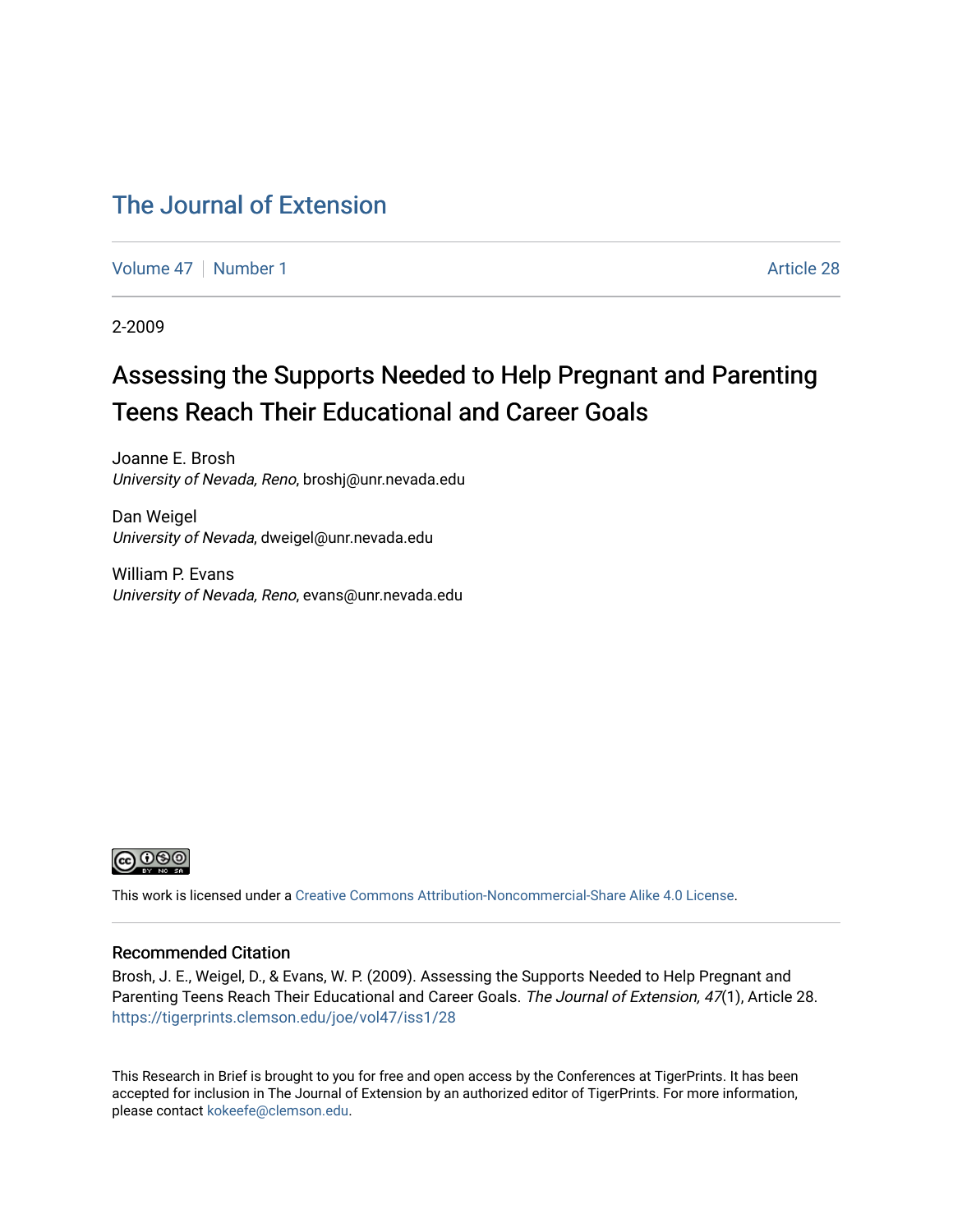

# **February 2009 Volume 47 Number 1 Article Number 1RIB8**

[Return to Current Issue](http://www.joe.org:80/joe/2009february/)

# **Assessing the Supports Needed to Help Pregnant and Parenting Teens Reach Their Educational and Career Goals**

**Joanne Brosh** Graduate Student Interdisciplinary Social Psychology Program [broshj@unr.nevada.edu](mailto:broshj@unr.nevada.edu)

#### **Dan Weigel**

Professor Cooperative Extension/Human Development and Family Studies [dweigel@unr.nevada.edu](mailto:dweigel@unr.nevada.edu)

> **William Evans** Professor Human Development and Family Studies [evans@unr.nevada.edu](mailto:evans@unr.nevada.edu)

> > University of Nevada, Reno Reno, Nevada

**Abstract:** Teen parents often experience difficulty in achieving their educational and career aspirations. The study reported here identified the sources and types of support that teen parents consider most useful in reaching these goals. The teens rated relatives as the most helpful source of support and government assistance programs as least helpful. The most useful types of support included having consistent childcare, while establishing good relationships with parents of the father of their child and obtaining government resources were least helpful. Extension professionals are in a unique position to collaborate with schools and community agencies to help teen parents obtain necessary supports.

# **Introduction**

In the United States, 800,000 to 900,000 adolescent girls 19 years of age or younger become pregnant each year (Centers for Disease Control and Prevention, 2000), and about 50% of these pregnancies are carried to term (Alan Guttmacher Institute, 2006). Hispanic female adolescents have the highest number of pregnancies per 1,000 in comparison to other demographic groups (US Census Bureau, 2004). Several factors, including machismo and familism, appear to encourage motherhood roles among Hispanic women (Cooley, 2001).

Although teen parents face many unique challenges, one significant challenge is achieving their educational and career aspirations. In 2002, only 10% of U.S. teen mothers, ages 15 to 17, graduated from high school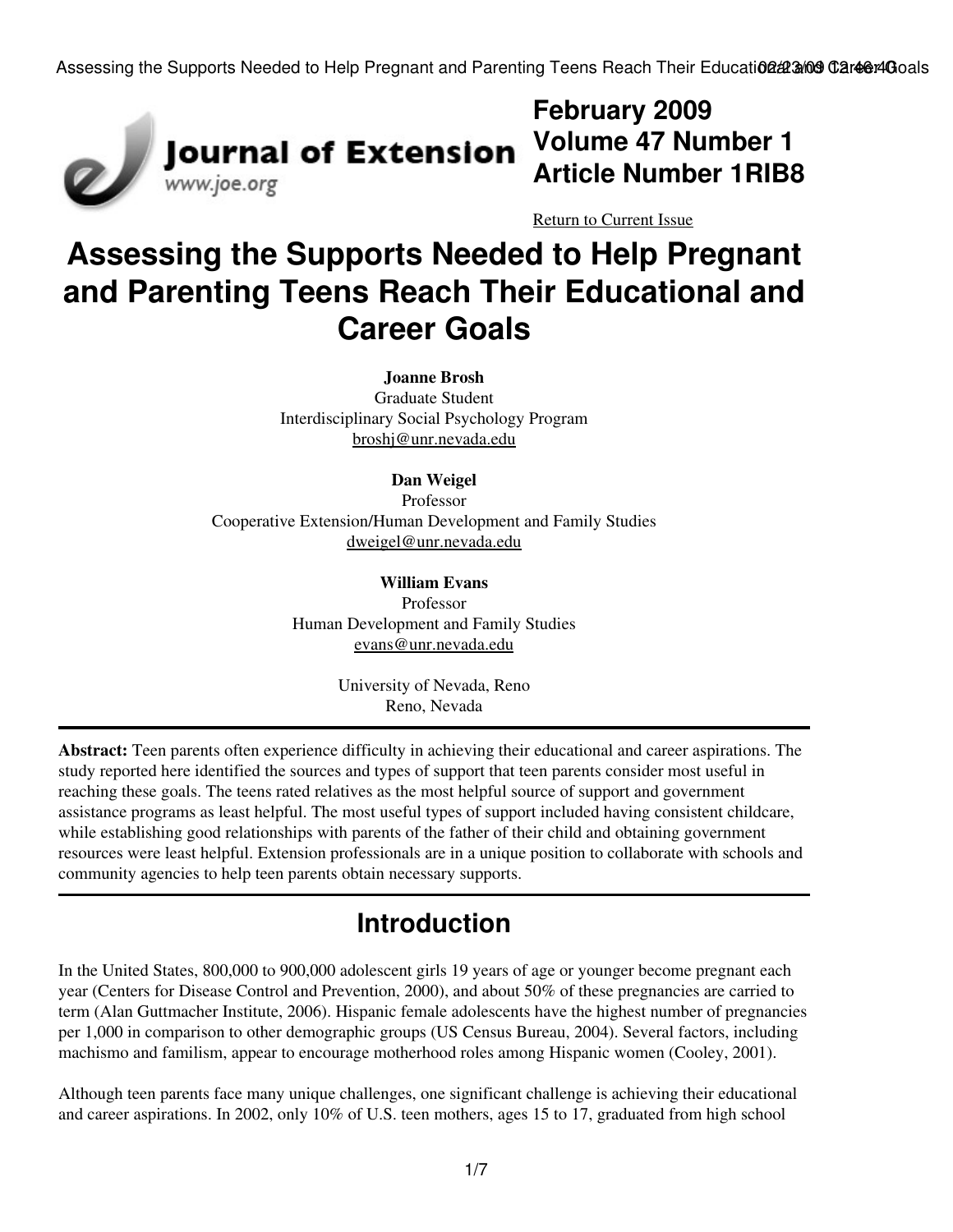(National Campaign to Prevent Teen Pregnancy, 2003). Teen girls' educational and employment aspirations often go unfulfilled after having a baby (Barbour, Richardson, & Bubenzer, 1993). Among Hispanic teens, avoiding pregnancy is the single most important factor in ensuring graduation from high school (Driscoll, Biggs, Brindis, & Yankah, 2001; Marsiglio, 1993).

The presence of social support has been shown to help at-risk adolescents achieve their educational and career goals (Kenny, Gualdron, Scanlon, Sparks, Blustein, & Jernigan, 2007). Supports can be either informal, which consists of support from family, friends, and the father of the child, or formal, which consists of support provided by teachers, professional services, and programs. According to the developmental contextual perspective (Lerner, 2002), such supports may help teen mothers overcome the barriers they face in obtaining their educational and career goals.

The study reported here sought to identify the sources and types of support that teen mothers see as most useful in helping them realize their educational and career goals. This information should be of value to Extension professionals and other youth specialists involved in educational and intervention programs striving to improve outcomes for pregnant and parenting adolescents.

# **Method**

The participants, ages 13 to 18, ranged in grade from sixth to twelfth. They were all either pregnant or had at least one child. The young women were involved in weekly University of Nevada Cooperative Extension classes embedded within the alternative high school program in Washoe County. The classes were designed to provide support and information on a variety of topics that relate specifically to female teen parents.

The study included two data collection components, a written survey followed by three focus group sessions. Fifty-four female students who were either pregnant or expecting completed the survey. Participants who took part in the focus groups were a sub-sample of the survey participants, selected by teachers at the alternative high school by asking students to volunteer to participate. Those who volunteered were selected. They included three groups of six participants. Survey methods were used because this provided a relatively anonymous way to obtain information on a sensitive subject. Focus groups were conducted in order to encourage discussion in a supportive environment among teens who were parenting or expecting. Each method provided unique insights into the experiences of teen parents.

For the survey, half of the participants were Hispanic, followed by 11 White students, five Black students, two Native American students, and nine multiethnic students. The majority of participants (55.6%), mostly who identified as Hispanic, reported that English was not spoken at home. For the focus groups, 15 participants (approximately 83%) were Hispanic, followed by two White students, and one Black student. Thus, the focus groups primarily captured the perspective of the Hispanic students.

#### **Survey Measures**

The instrument used in the survey portion of the study was a 54-item questionnaire that included demographic information and information on the participants' educational goals. Specifically, participants were asked to assess how good a student they wanted to be, how much education they planned to attain, and what their career goals were. The second part of the survey asked participants to rate types and sources of support according to how helpful they were in helping them achieve their educational and career goals, which was adapted from a measure developed by Trivette, Dunst, and Deal (1994). They used a five-point Likert scale with response options ranging from (1) not very helpful to (5) very helpful.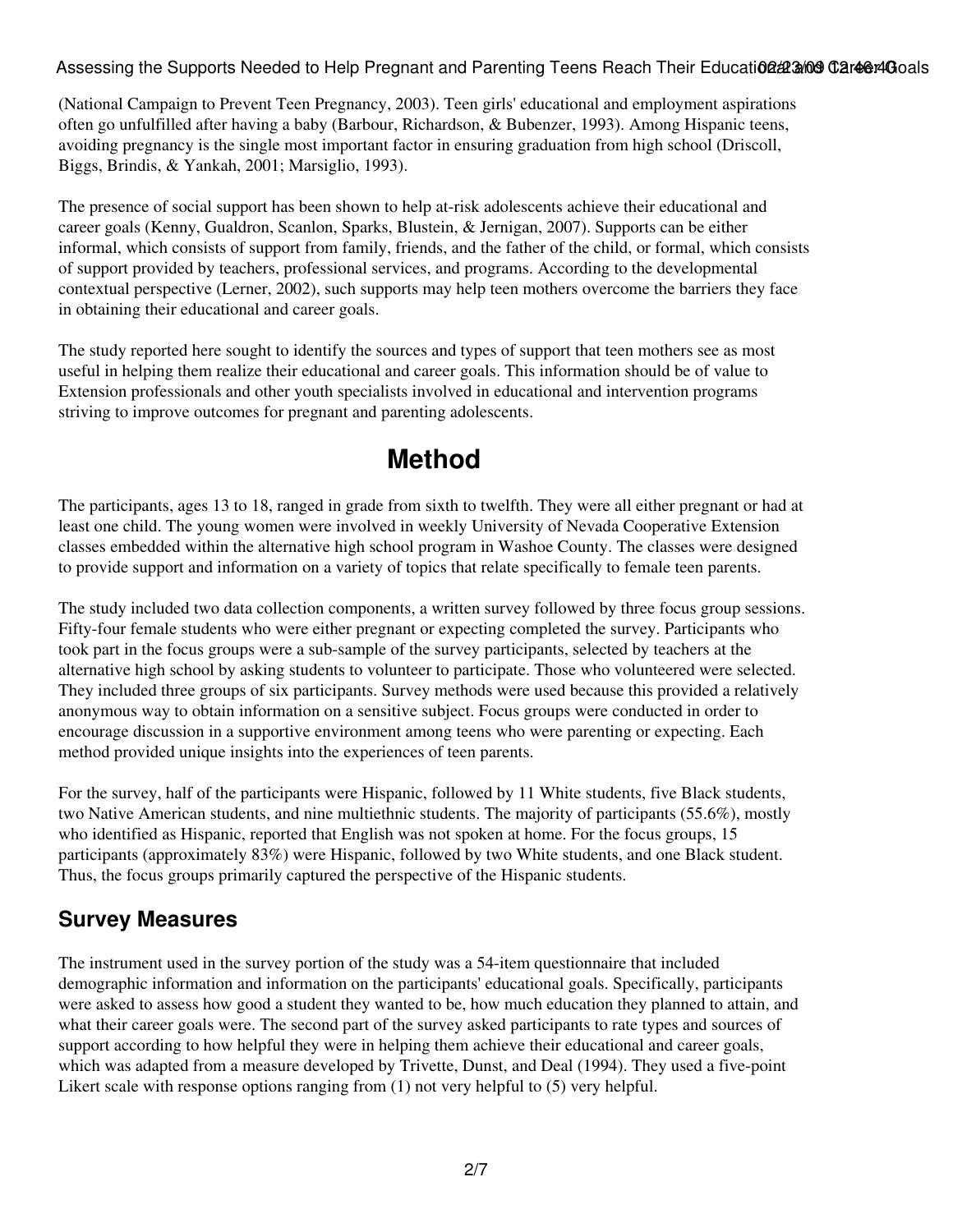### **Focus Group Format**

The focus group interviews were held during the day in a private room at the alternative high school. All focus group sessions were conducted by a social psychology graduate student trained in qualitative data gathering techniques. Each focus group was approximately 45 minutes in length and was audio taped.

Interview questions focused on the level of support teens received in the program, the difficulties of having and raising children, and the relationship participants had with their parents. Examples of the questions included the following: What do you think the most challenging thing is or will be about having a baby? What do you think the best thing is or will be about having a baby?

To gather information pertaining to the teens' perceptions of the focus group interviews, an eight-item survey was administered at the conclusion of each focus group interview. Ninety-five percent of the participants reported that they felt comfortable during the sessions, which indicates that the answers the teens gave were accurate and honest. Researchers transcribed the interviews and then identified themes and subsequently compared the themes that emerged in order to ensure reliability.

# **Results**

#### **The Educational and Career Goals of Teen Parents**

Results indicate that the majority of teens surveyed wanted to obtain a high school diploma or a GED (Figure 1) as well as obtain a job that requires a high school diploma or GED (Figure 2). Hispanic teens, as a group, follow this overall trend, as did the rest of the sample. Less than 10% of the sample did not aspire to achieve a high school diploma or GED or a job that requires one of the degrees (Figures 1 and 2). Again, these trends were the same for the overall Hispanic sample and the rest of the sample. This indicates that despite the challenges associated with being a teen parent, these girls overall maintain educational and career aspirations that require at least a high school diploma or GED.



**Figure 1.** Number of Participants Corresponding to Specific Educational Aspirations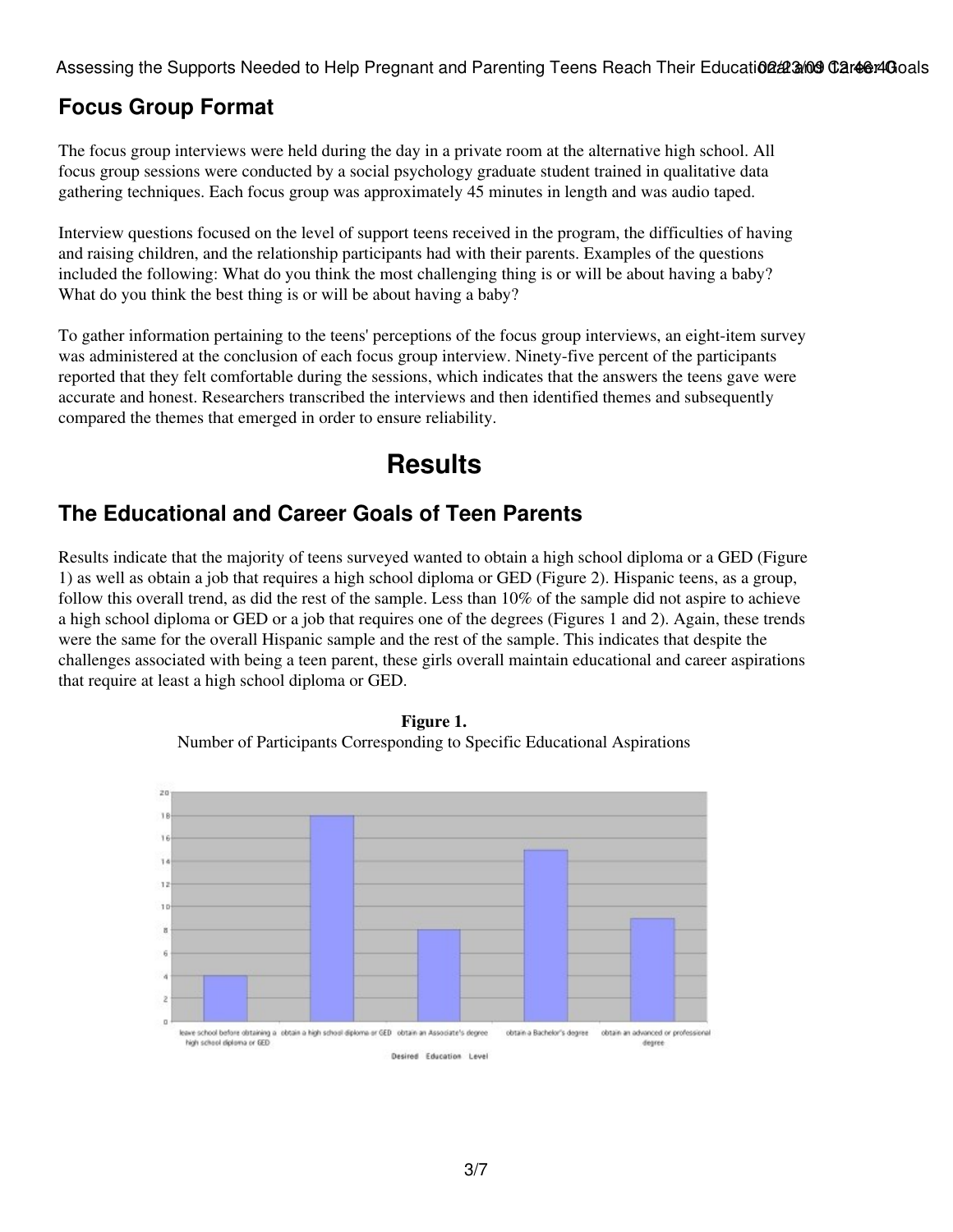**Figure 2.** Number of Participants Corresponding to Specific Career Aspirations



### **Most Helpful Sources of Support**

We found that when it comes to educational and employment goals, adolescents overall, and Hispanic teens in particular, perceive and value informal supports from their immediate relationships. The most highly rated sources of support were parents and siblings of the adolescent. The focus group results reinforced this finding; participants discussed how important their relationship with their parent was to their goals and also expressed interest in receiving advice for maintaining a good relationship with them.

In addition to the parents and siblings, the important sources of support centered on the relationship the adolescent mother has with the baby's father and his family. Despite the importance, focus group results revealed that the majority of participants in the sessions reported poor relationships with the boyfriend's parents. Because the participants were primarily Hispanic, Hispanic values and beliefs may have influenced this finding. Past research indicates that working-class Hispanic families are said to highly value maternal roles for women (Raley & Wildsmith, 2004). Therefore, the parents of the father of the baby may see the continuation of school, a behavior that does not align with the maternal role, as a threat to the quality of the family relationship.

#### **Least Helpful Sources of Support**

Adolescents overall, and Hispanics in particular, perceived assistance programs provided by state and local government as the least helpful for achieving their goals. This may be due to the adolescents' perception that these agencies are inaccessible and that receiving services from them are too complicated. This was reported by many individuals during the focus group sessions. A variety of factors may be influencing this perception, including language (a majority of the sample reported that English is not spoken in the home) and age barriers (a majority of the sample reported that they do not have someone to negotiate with agencies for them).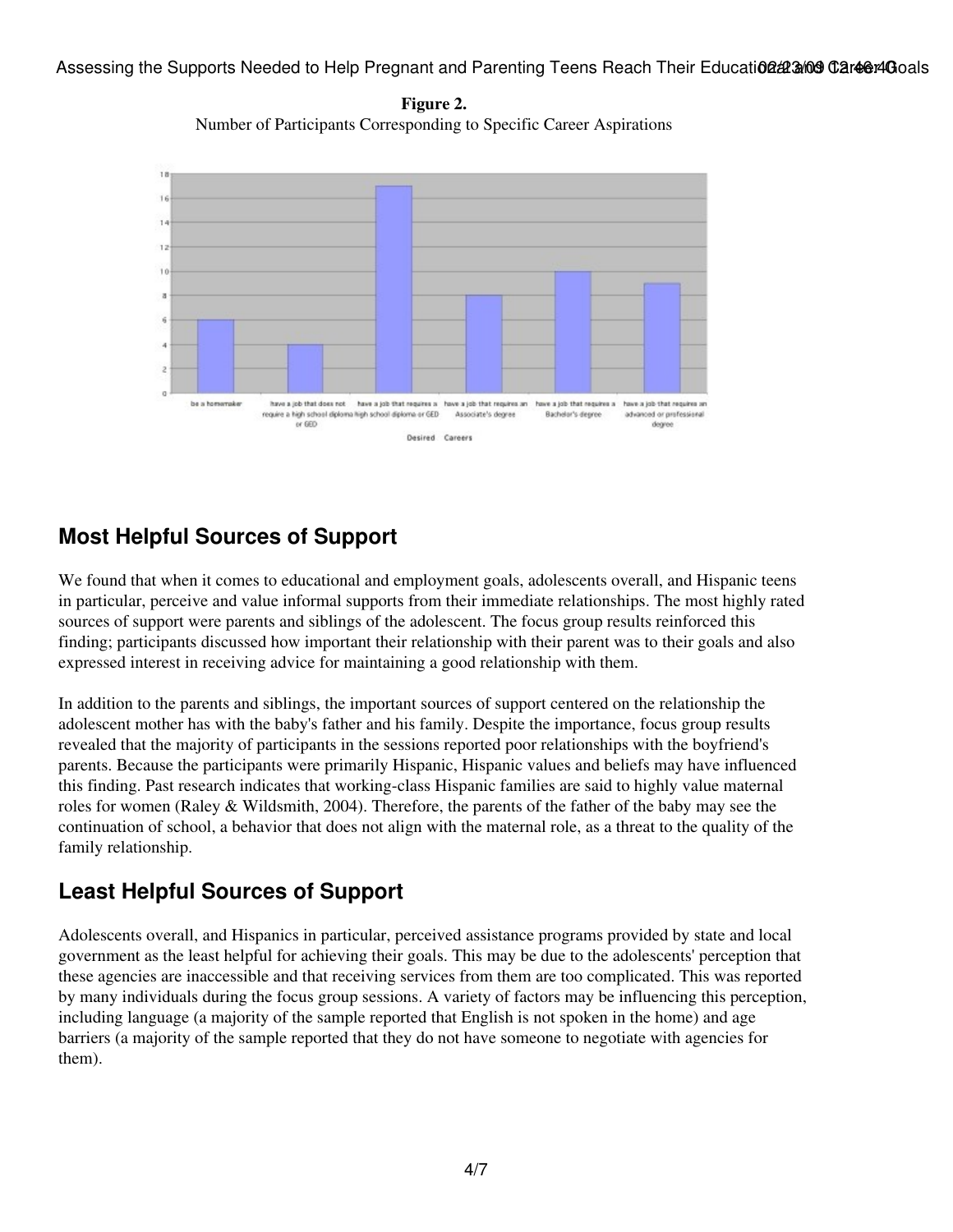### **Most and Least Helpful Types of Support**

Overall, three out of the five types of support advocated by adolescents overall, and Hispanics in particular, as important centered on the actual care of their child or children. These results lend support to the need for childcare resources and parenting information. In contrast, three out of five of the lowest ranked types of help centered on receiving help with education and a future career. It is interesting that the more immediate support for children was seen as more important than the more direct support for educational goals.

# **Discussion**

The adolescent girls in our sample hold lofty educational and career goals, but often find the path necessary to achieve these goals difficult to navigate. The major challenges that the adolescents reported were obtaining consistent care for their child, establishing good relationships with parents of the father of their child, and obtaining resources from government agencies. These more indirect sources and types of support were considered more important than direct help for goals. This indicates that adolescents' basic needs should be met before they can focus on achieving educational and career aspirations.

There are several limitations to this study that should be noted, including the small sample size, data collected from only one school district, and only tapping limited aspects of support. Also, assumptions were made about the knowledge that the teens had on certain topics, but some participants may not have known the educational requirements for certain jobs. For example, participants were simply asked what type of career they wanted, but were only presented with information regarding educational requirements and not the jobs available with that amount of education.

It is important to note that although this sample primarily tapped the needs of Hispanic adolescents, the study could be replicated using a sample with different demographic characteristics; the sources and types of support selected for inclusion in the study were based on previous studies with a more stratified, general sample.

# **Implications**

We believe that the results have several implications for Extension professionals involved in school engagement, career awareness, and parent education programs.

- Despite their circumstances, pregnant and parenting adolescents continue to hold high educational 1. and career goals given the current rates of pregnancy among youth. There remains a strong need for Extension programs that will help these adolescents achieve their goals.
- 2. It is important for future Extension programs targeting Hispanic adolescent mothers and pregnant adolescents to understand the sources and types of support adolescents regard as important for achieving educational goals; the likelihood that this population will achieve goals is directly tied to the supports available to them.
- Many of the young mothers and mothers-to-be in the sample indicated that the need for parenting 3. support is important to them. Extension professionals can work with education and community agencies to offer ongoing parenting programs, pamphlets, weekly parent-child playgroups, and mentoring programs. Also, the eXtension Just In Time Parenting Web site offers a wealth of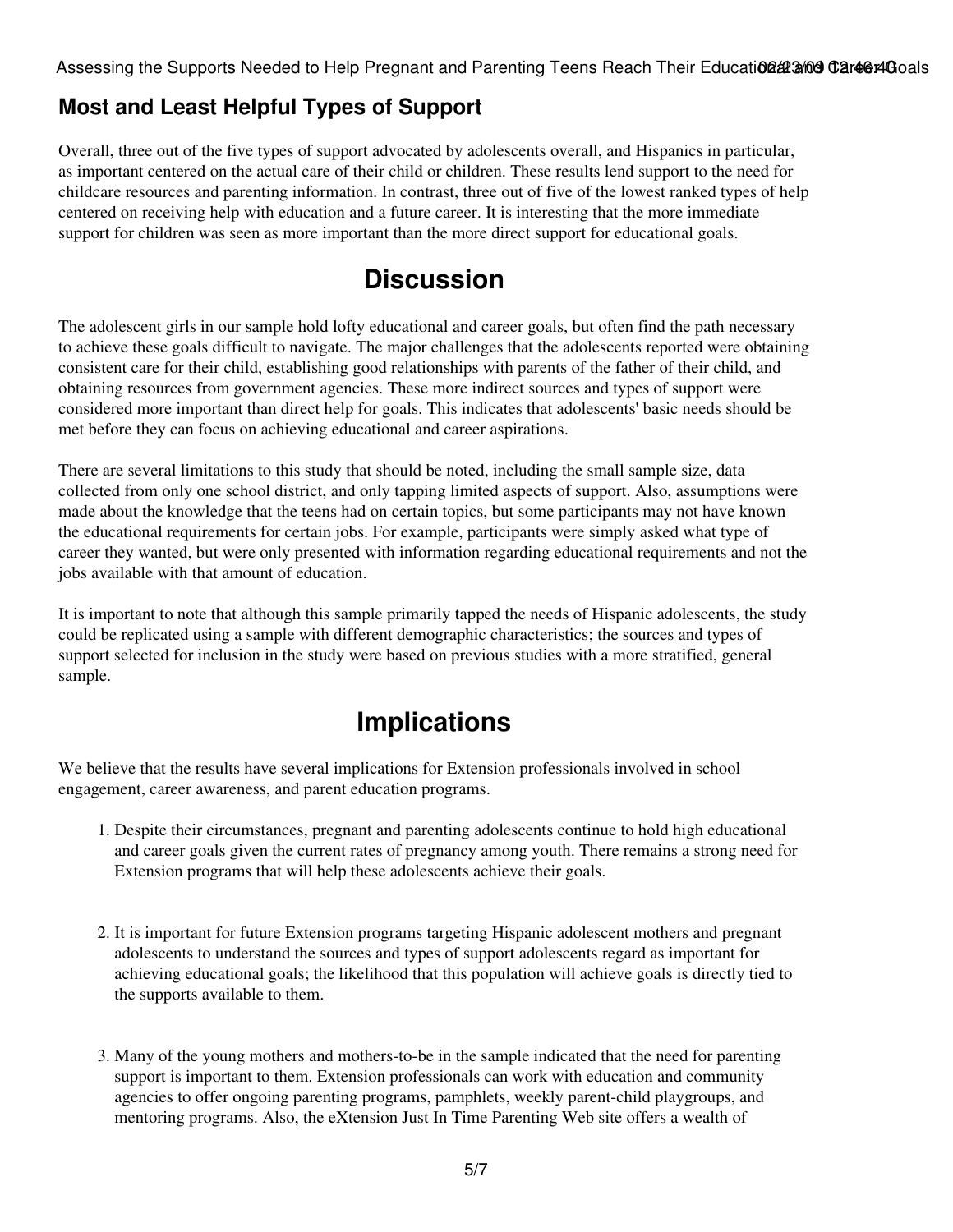information for new parents.

- The availability of childcare seems to be very important in helping these adolescents achieve their 4. educational and career goals. Extension professionals can initiate and facilitate community efforts to provide childcare while pregnant and parenting teenagers are involved in school or work opportunities.
- Extension professionals would benefit from incorporating relationship counseling and support into 5. their programming for this audience. Results indicate that although adolescents strongly value relationships with parents and relatives, they are not always satisfied with the quality of these relationships.
- 6. Extension should continue partnering with school systems. In doing so, Extension professionals can help teens obtain community supports and services. Such efforts will allow Extension professionals to continue to play a critical role in improving the parenting, educational, and career outcomes for pregnant and parenting adolescents.

## **References**

Alan Guttmacher Institute. (2006). *U.S. teenage pregnancy statistics: National and state trends and trends by race and ethnicity*. Retrieved May 31, 2008 from: [http://www.guttmacher.org/pubs.teen\\_preg\\_stats.html](http://www.guttmacher.org/pubs.teen_preg_stats.html)

Barbour, N. E., Richardson, R. A., & Bubenzer, D. L. (1993). Educational and economic outcomes for adolescent mothers. In J. Frankel (Ed.), *The employed mother and family context*. New York: Springer.

Camerana, P. M., Minor, K., Melmer, T., & Ferrie, C. (1998). The nature and support of mothers' life aspirations. *Family Relations, 47*, 129-137.

Centers for Disease Control and Prevention (CDC). (2000). Fact sheet: National and state-specific pregnancy rates among teens. Retrieved May 31, 2008 from: <http://www.cdc.gov/od/oc/media/pressrel/r2k0714.htm>

Cooley, C. (2001). The relationship between familism and child maltreatment in Latino and Anglo families. *Child Maltreatment*, *6*(2), 130-142.

Driscoll, A. K., Biggs, M. A., Brindis, C. D., & Yankah, E. (2001). Adolescent Latina reproductive health. *Hispanic Journal of Behavioral Sciences, 23*, 255-326.

Kenny, M. E., Gualdron, L., Scanlon, D., Sparks, E., Blustein, D. L., & Jernigan, M. (2007). Urban adolescents' construction of supports and barriers to educational and career attainment. *Journal of Counseling Psychology, 54*, 336-343.

Lerner, R. (2002). Concepts and theories of human development (3<sup>rd</sup> ed.). Mahwah, NJ: Erlbaum.

Marsiglio, W. (1993). Adolescent males' orientation toward paternity and contraception. *Family Planning Perspectives, 25*, 22-31.